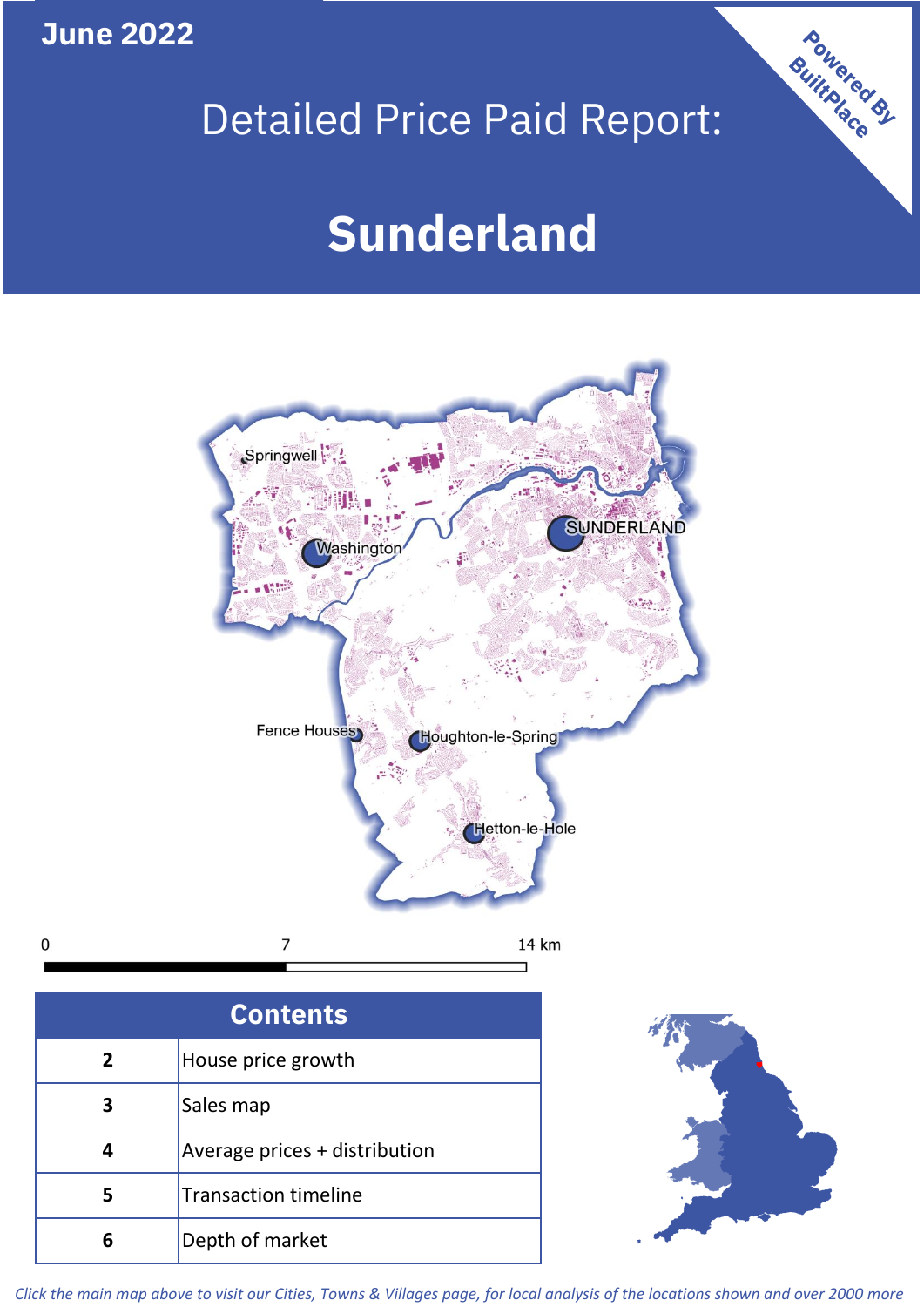## **Headline Data**

|                     | <b>Current level</b> | 3 month | <b>Annual</b> | 5 year  | 10 year |
|---------------------|----------------------|---------|---------------|---------|---------|
| <b>House prices</b> | £141,138             | 3.3%    | 12.2%         | 26.5%   | 36.6%   |
| <b>Transactions</b> | 3,501                | $-8.7%$ | 12.2%         | $-0.8%$ | 41.9%   |

## **House Price Growth (April 2022 data)**

#### *Annual Change in House Prices*



House prices in Sunderland grew by 12.2% in the 12 months to April 2022 (based on 3-month smoothed data). By comparison national house prices grew by 10.7% and prices in the North East grew by 9.5% over the same period.

Sunderland house prices are now 10.3% above their previous peak in 2007, compared to +11.2% for the North East and +52.9% across England.



#### *Year-To-Date Change in House Prices, December to April*

Local prices have grown by 3.2% in 2022 so far, compared to growth of 4.7% over the same period last year.

#### *Source: OS OpenData; UK House Price Index (Contains HM Land Registry data © Crown copyright)*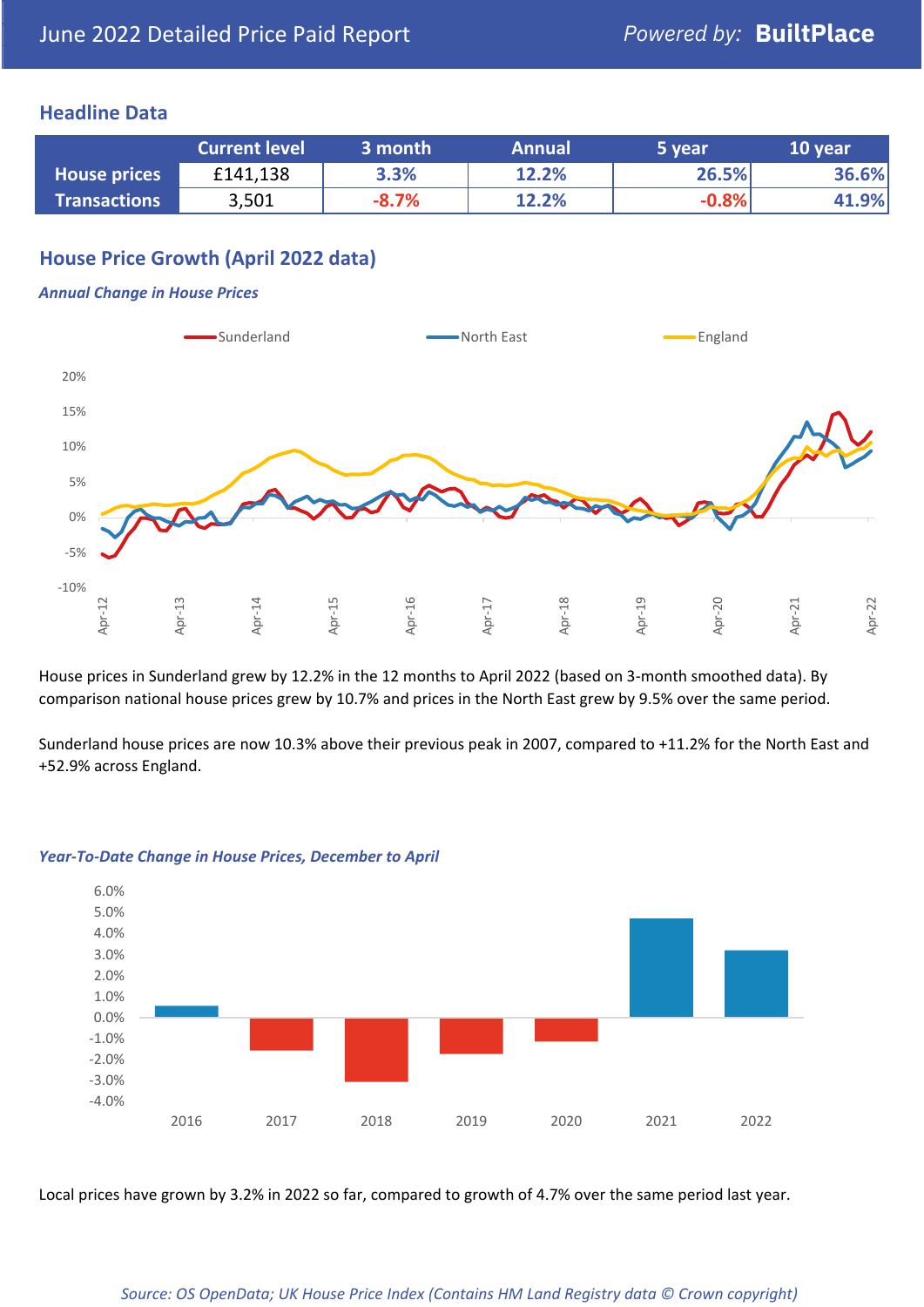## **House Price Map**

### *12 months to April 2022*



*Each point is one postcode, coloured by the average value relative to all sales in this local authority (price bands are LA-specific quintiles).*

## **Map Key**

| Min      | Max      |                            |
|----------|----------|----------------------------|
| Up to    | £75,000  | 1st quintile / lowest 20%  |
| £75,000  | £103,000 | 2nd quintile               |
| £103,000 | £138,000 | 3rd quintile               |
| £138,000 | £194,000 | 4th quintile               |
| £194,000 | and over | 5th quintile / highest 20% |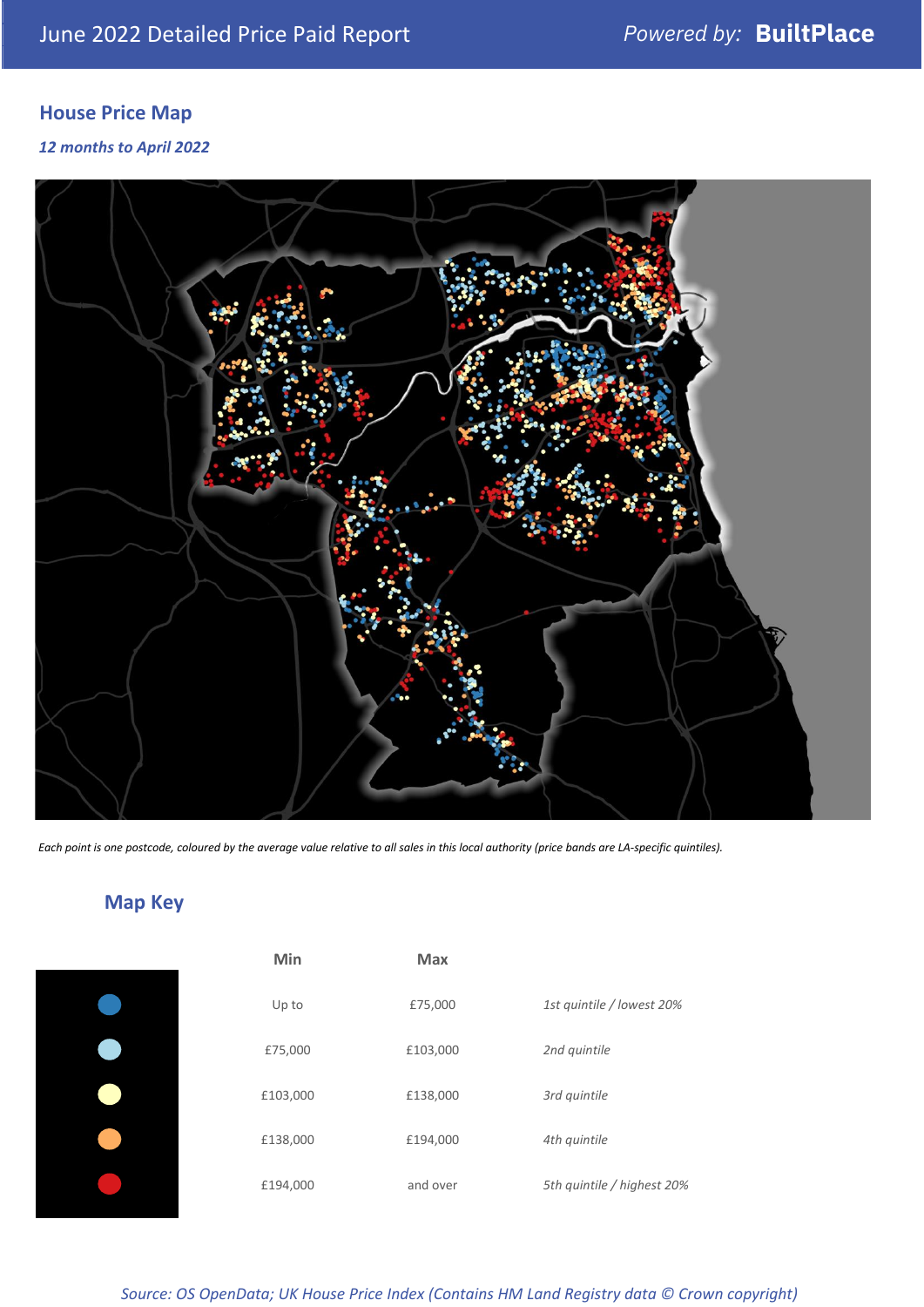## **Average House Price by Property Type**

#### *12 months to April 2022*



|                 | <b>New</b> | <b>Second hand</b> |  |  |
|-----------------|------------|--------------------|--|--|
| <b>Flat</b>     | £128,250   | £77,567            |  |  |
| <b>Terraced</b> | £164,197   | £113,455           |  |  |
| Semi-detached   | £175,768   | £149,429           |  |  |
| <b>Detached</b> | £280,543   | £277,902           |  |  |

## **House Price Distribution by Year**

*All properties, by price band and calendar year (2020 = year to date)*

|                    | 1997 | 2002 | 2007 | 2012 | 2017 | 2019 | 2020 |
|--------------------|------|------|------|------|------|------|------|
| <b>Under £100k</b> | 96%  | 81%  | 42%  | 45%  | 41%  | 40%  | 36%  |
| £100-200k          | 4%   | 17%  | 46%  | 43%  | 43%  | 41%  | 42%  |
| E200-300k          | 0%   | 2%   | 9%   | 9%   | 12%  | 13%  | 14%  |
| £300-400k          | 0%   | 1%   | 2%   | 1%   | 2%   | 4%   | 4%   |
| £400-500k          | 0%   | 0%   | 0%   | 1%   | 1%   | 1%   | 2%   |
| <b>£500k-1m</b>    | 0%   | 0%   | 0%   | 0%   | 0%   | 1%   | 1%   |
| £1-2m              | 0%   | 0%   | 0%   | 0%   | 0%   | 0%   | 0%   |
| <b>Over £2m</b>    | 0%   | 0%   | 0%   | 0%   | 0%   | 0%   | 0%   |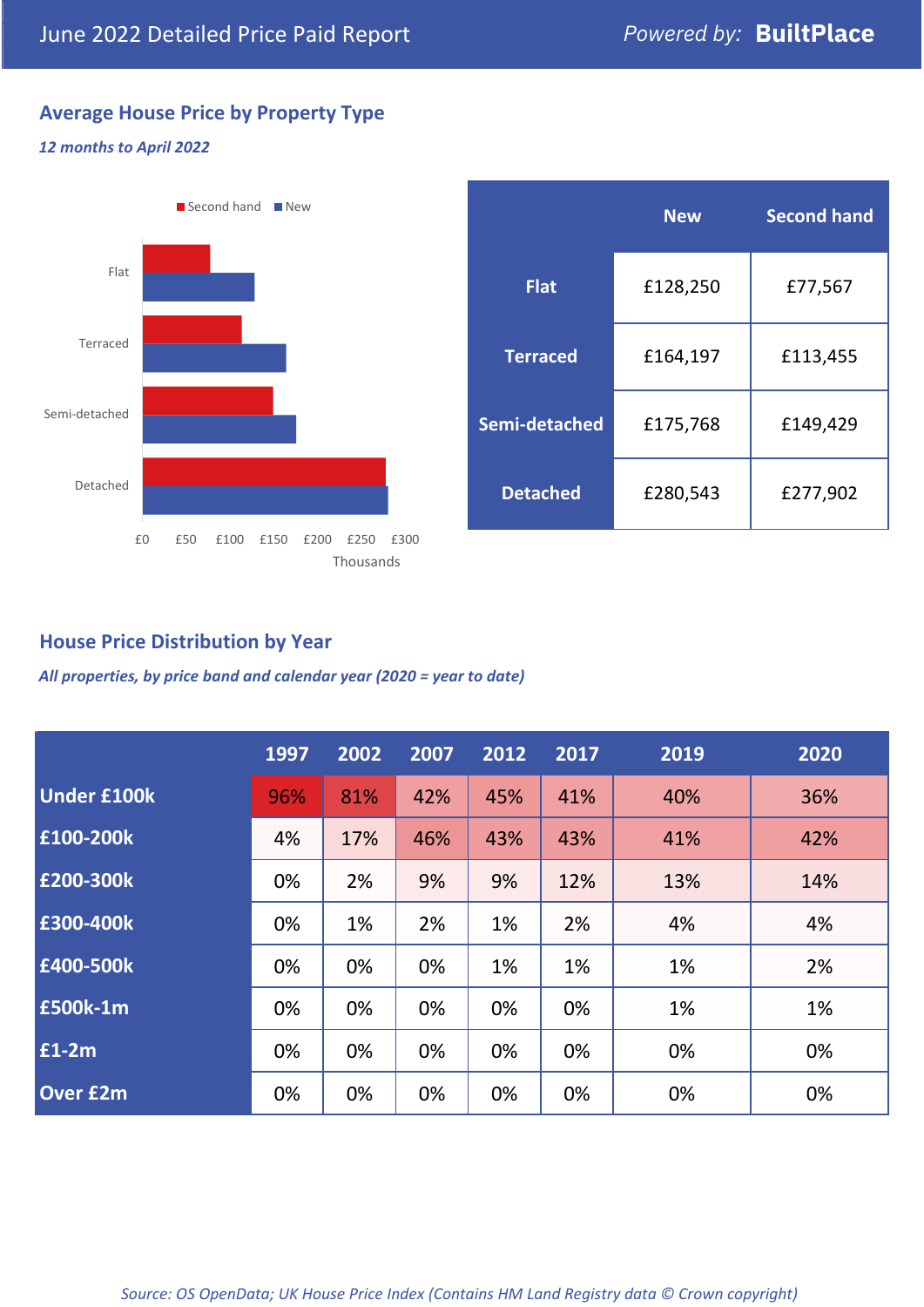## **Transactions (February 2022 data)**

*Annual Transactions, Indexed (2001-05 average = 100)*



There were 3,501 transactions in Sunderland during the 12 months to February 2022. This is 64% of the average from 2001-05 and suggests activity is significantly below pre-downturn levels.

Transactions in Sunderland have grown by 3.9% since 2014, compared to changes of +3.7% for North East and -7.7% for England.



#### *Cash and New Build Sales as % of Total, by Year*

*Note: The data on this page EXCLUDES transactions identified as transfers under a power of sale/repossessions, buy-to-lets (where they can be identified by a mortgage), and transfers to non-private individuals - i.e. it comprises only Land Registry 'A' data.*